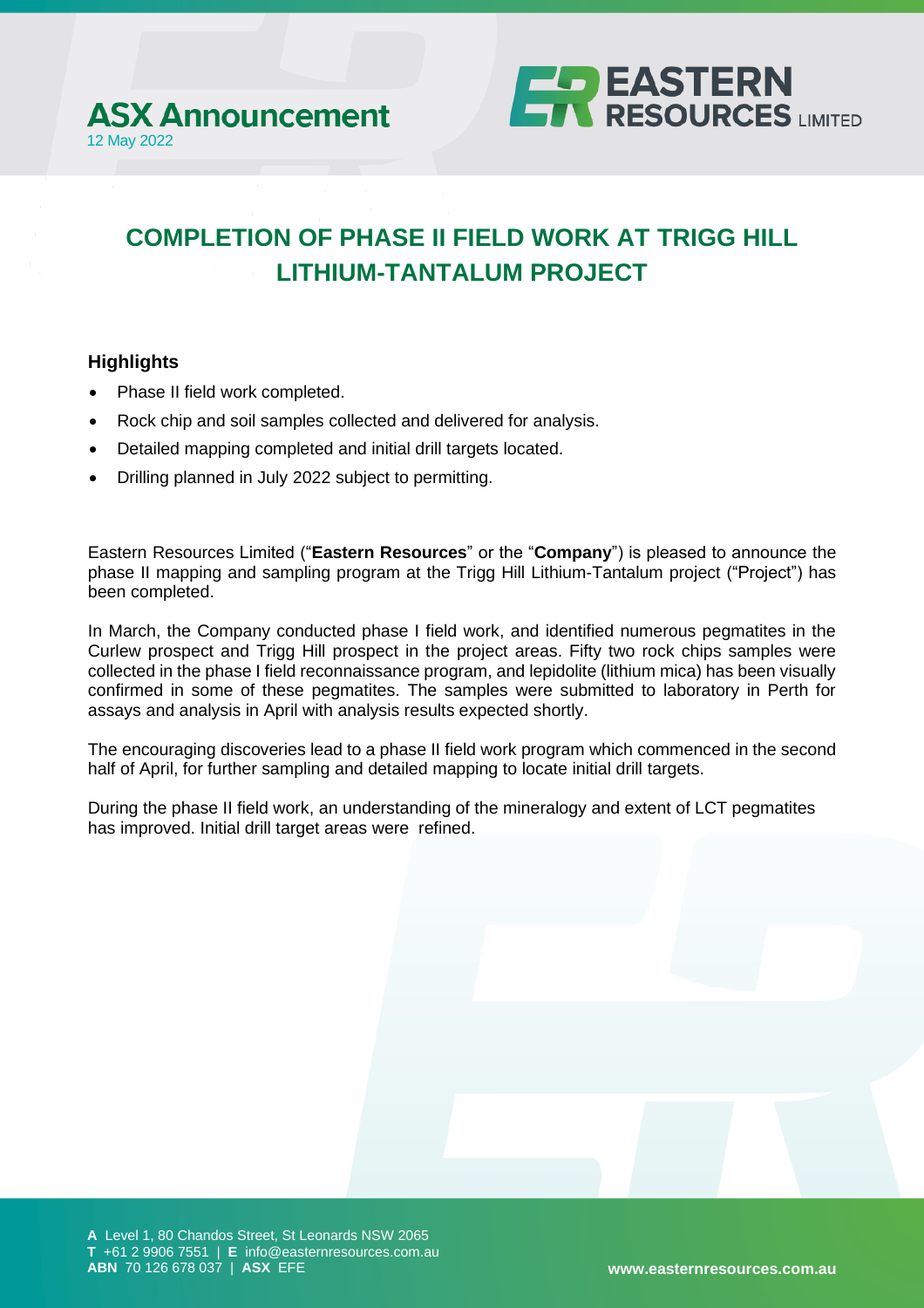



**Figure 1: Distribution of rock chip samples, stream samples and soil samples**

During the April – May phase II programme, a total of 96 rock chip samples and 5 stream samples were collected across the project areas and will be delivered to Perth this week for analysis. In addition, 221 soil samples were collected along traverses across the Curlew pegmatite swarm. The soil and stream samples from this traverse will also be submitted for laboratory analysis.



**Figure 2: LCT pegmatite outcrops in Trigg Hill Project**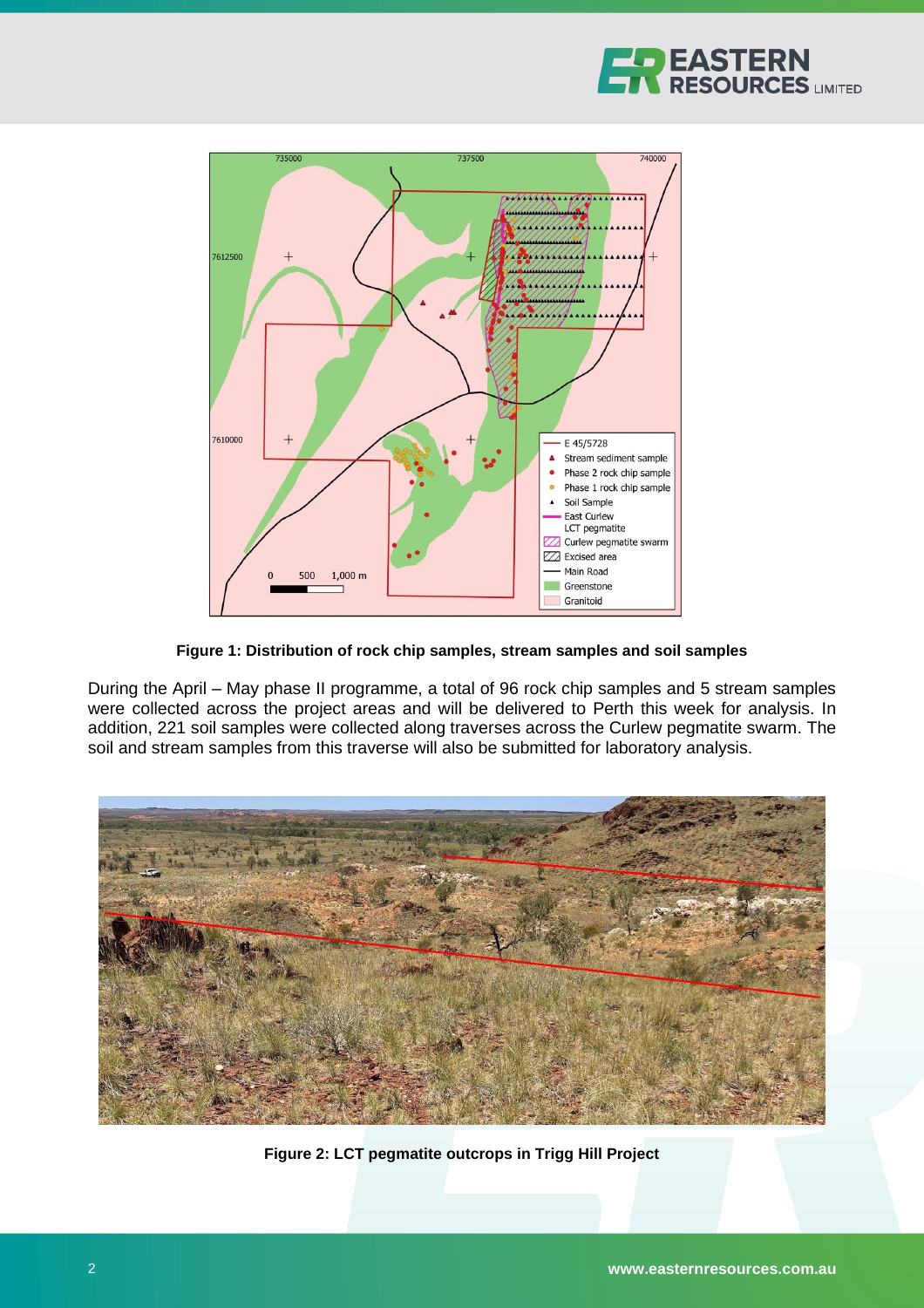

#### **Further Exploration Work**

Results from analysis of the phase I rock chip sampling programme are expected shortly.

Rock chip samples and soil samples collected in phase II field trip will be delivered to a laboratory in Perth for analysis.

An initial 2,000m drill program has been planned for July 2022, pending Programme of Work ("PoW") approval.

#### **COMPETENT PERSONS STATEMENT**

The information in this release that relates to Exploration Results is based on and fairly represents information and supporting documents complied by Mr Mark Calderwood, consultant to the Company.

Mr. Calderwood is a Member of The Australasian Institute of Mining and Metallurgy. Mr. Calderwood has sufficient relevant experience that is relevant to the style of mineralisation and type of deposit under consideration and to the activity being undertaken to qualify as a Competent Person within the definition of the 2012 Edition of the Australasian Code for Reporting of Exploration Results, Mineral Resources and Ore Reserves ("JORC" Code).

Mr Calderwood consents to the inclusion in this report of the matters based on this information in the form and context in which it appears.

#### **FORWARD LOOKING STATEMENTS**

This announcement includes certain "forward-looking statements". All statements, other than statements of historical fact, are forward looking statements that involve risks and uncertainties. There can be no assurances that such statements will prove accurate, and actual results and future events could differ materially from those anticipated in such statements. Such information contained herein represents management's best judgement as of the date hereof based on information currently available. The Company does not assume any obligation to update forward looking statements. Any forward-looking statements in this announcement speak only at the date of issue of this announcement. Subject to any continuing obligations under applicable law and the ASX Listing Rules, the Company, its directors, officers, employees and agents do not give any assurance or guarantee that the occurrence of the events referred to in this announcement will occur as contemplated.

#### **ABOUT EASTERN RESOURCES LIMITED**

Eastern Resources Limited (ASX: EFE) is an Australia based ASX-listed, emergent lithium focused exploration and development company.

The Company has the option to acquire 100% interest in the Trigg Hill Lithium-Tantalum Project which is strategically located in the historical lithium-tin-tantalum district in the Pilbara (WA), and has the right to acquire up to 85% Lithium Rights in the Taylor Lookout Lithium-Tantalum Project in Kimberley region (WA).

The Company has formed strategic partnership with Ya Hua International Investment and Development Co. Ltd, a wholly owned subsidiary of Yahua Group which is one of the largest Chinese lithium converters, to acquire and develop spodumene projects. The Company also has executed MOU with Yongxing Special Materials Technology Co. Ltd. ("Yongxing") for a strategic partnership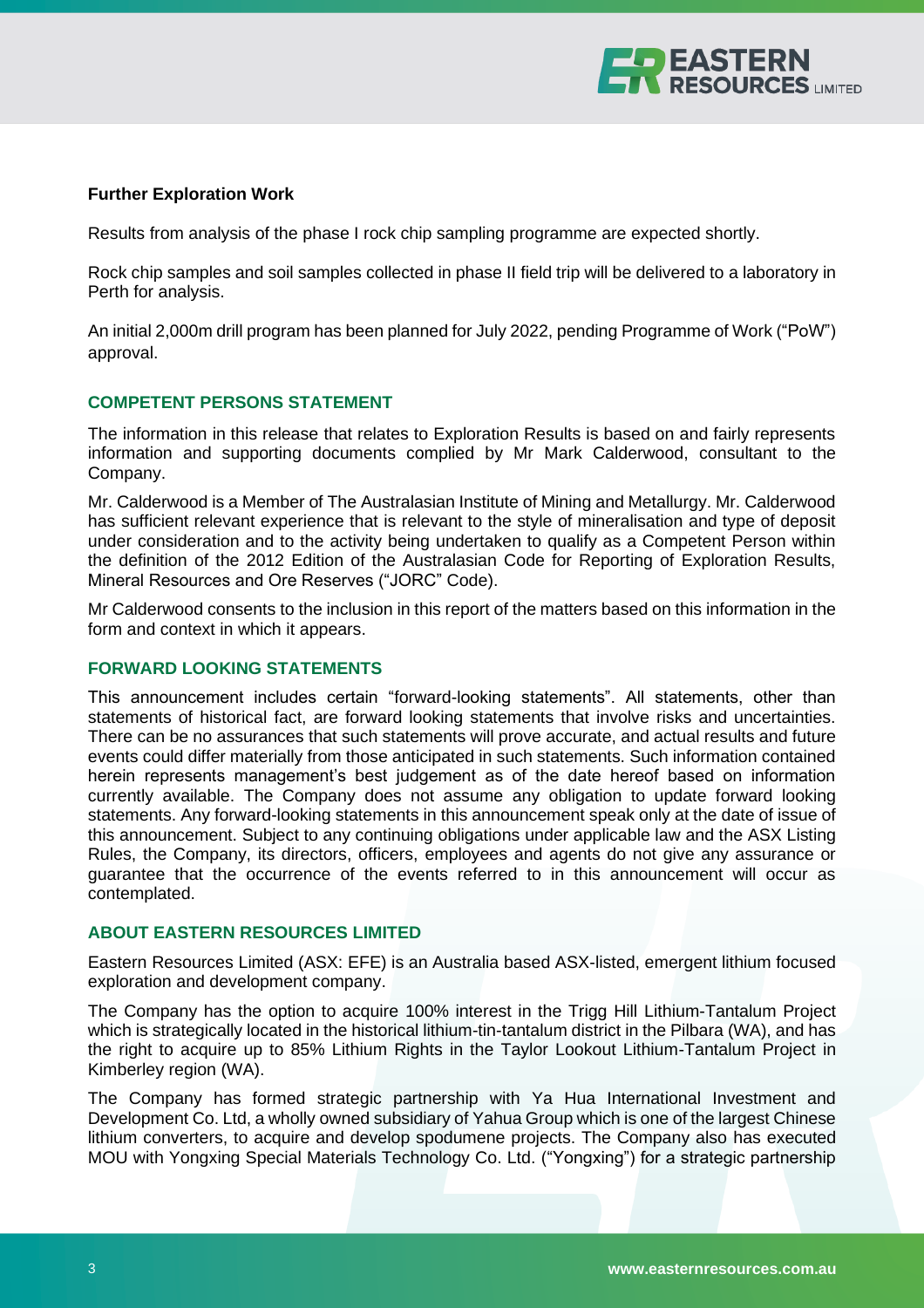

to acquire and develop lepidolite projects. Yonxing is one of the major Chinese lithium converters using lepidolite concentrates as feed to produce battery grade lithium carbonate.

#### **INVESTOR INFORMATION**

Further information, previous Company announcements and exploration updates are available at the News and Reports tab on the Company's website – [www.easternresources.com.au](http://www.easternresources.com.au/)

This announcement has been authorised for release by the Board of the Company.

**Myles Fang** Executive Director Phone: 02-9906 7551

Jane Morgan Investor and Media Relations [jm@janemorganmanagement.com.au](mailto:jm@janemorganmanagement.com.au)

#### **ASX: EFE**

**For enquiries on your shareholding or change of address please contact:** Boardroom Limited GPO Box 3993, Sydney NSW 2001 Phone: (02) 9290 9600

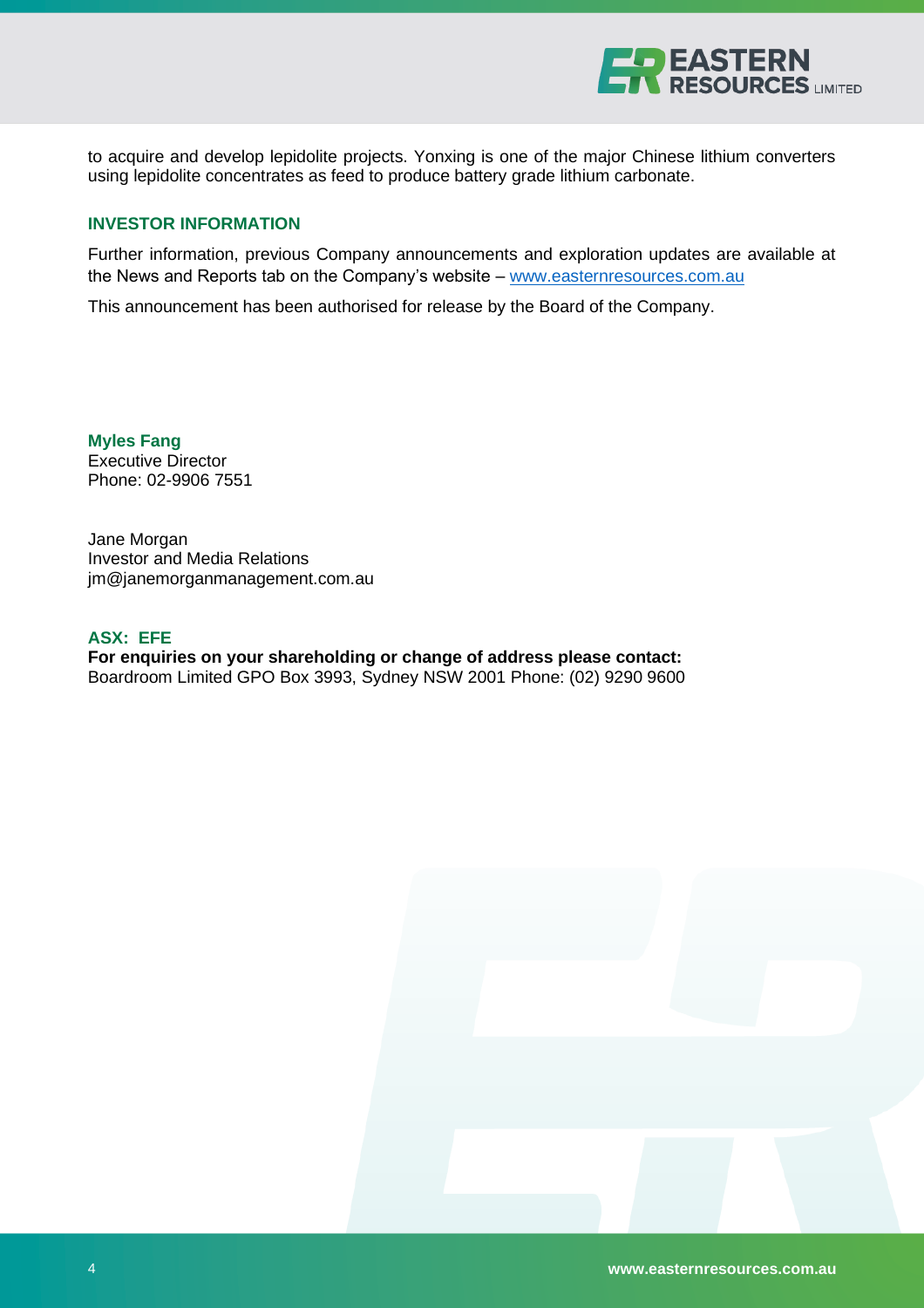

## **Appendix A JORC Code Table 1 for Exploration Results**

| <b>Criteria</b>          | <b>JORC Code Explanation</b>                                                                                                                                                                                                                                                                                                                                                                                                                                                                                                                                                                             | <b>Commentary</b>                                    |
|--------------------------|----------------------------------------------------------------------------------------------------------------------------------------------------------------------------------------------------------------------------------------------------------------------------------------------------------------------------------------------------------------------------------------------------------------------------------------------------------------------------------------------------------------------------------------------------------------------------------------------------------|------------------------------------------------------|
| Sampling<br>techniques   | Nature and quality of sampling (e.g. cut<br>channels, random chips, or specific specialised<br>industry standard measurement tools<br>appropriate to the minerals under investigation,<br>such as down hole gamma sondes, or<br>handheld XRF instruments, etc.). These<br>examples should not be taken as limiting the<br>broad meaning of sampling.                                                                                                                                                                                                                                                     | Not applicable – no new sampling results<br>reported |
|                          | Include reference to measures taken to ensure<br>sample representativity and the appropriate<br>calibration of any measurement tools or<br>systems used.                                                                                                                                                                                                                                                                                                                                                                                                                                                 |                                                      |
|                          | Aspects of the determination of mineralisation<br>that are Material to the Public Report. In cases<br>where 'industry standard' work has been done<br>this would be relatively simple (e.g. 'reverse<br>circulation drilling was used to obtain 1 m<br>samples from which 3 kg was pulverised to<br>produce a 30 g charge for fire assay'). In other<br>cases more explanation may be required, such<br>as where there is coarse gold that has inherent<br>sampling problems. Unusual commodities or<br>mineralisation types (e.g. submarine nodules)<br>may warrant disclosure of detailed information. |                                                      |
| Drilling<br>techniques   | Drill type (e.g. core, reverse circulation, open-<br>hole hammer, rotary air blast, auger, Bangka,<br>sonic, etc.) and details (e.g. core diameter,<br>triple or standard tube, depth of diamond tails,<br>face-sampling bit or other type, whether core is<br>oriented and if so, by what method, etc.).                                                                                                                                                                                                                                                                                                | Not applicable - no drilling results reported        |
| Drill sample<br>recovery | Method of recording and assessing core and<br>chip sample recoveries and results assessed.                                                                                                                                                                                                                                                                                                                                                                                                                                                                                                               | Not applicable - no drilling results reported        |
|                          | Measures taken to maximise sample recovery<br>and ensure representative nature of the<br>samples.                                                                                                                                                                                                                                                                                                                                                                                                                                                                                                        |                                                      |
|                          | Whether a relationship exists between sample<br>recovery and grade and whether sample bias<br>may have occurred due to preferential<br>loss/gain of fine/coarse material.                                                                                                                                                                                                                                                                                                                                                                                                                                |                                                      |
| Logging                  | Whether core and chip samples have been<br>geologically and geotechnically logged to a<br>level of detail to support appropriate Mineral<br>Resource estimation, mining studies and<br>metallurgical studies.                                                                                                                                                                                                                                                                                                                                                                                            | Not applicable - no drilling results reported        |
|                          | Whether logging is qualitative or quantitative in<br>nature. Core (or costean, channel, etc.)<br>photography                                                                                                                                                                                                                                                                                                                                                                                                                                                                                             |                                                      |

## **Section 1 Sampling Techniques and Data**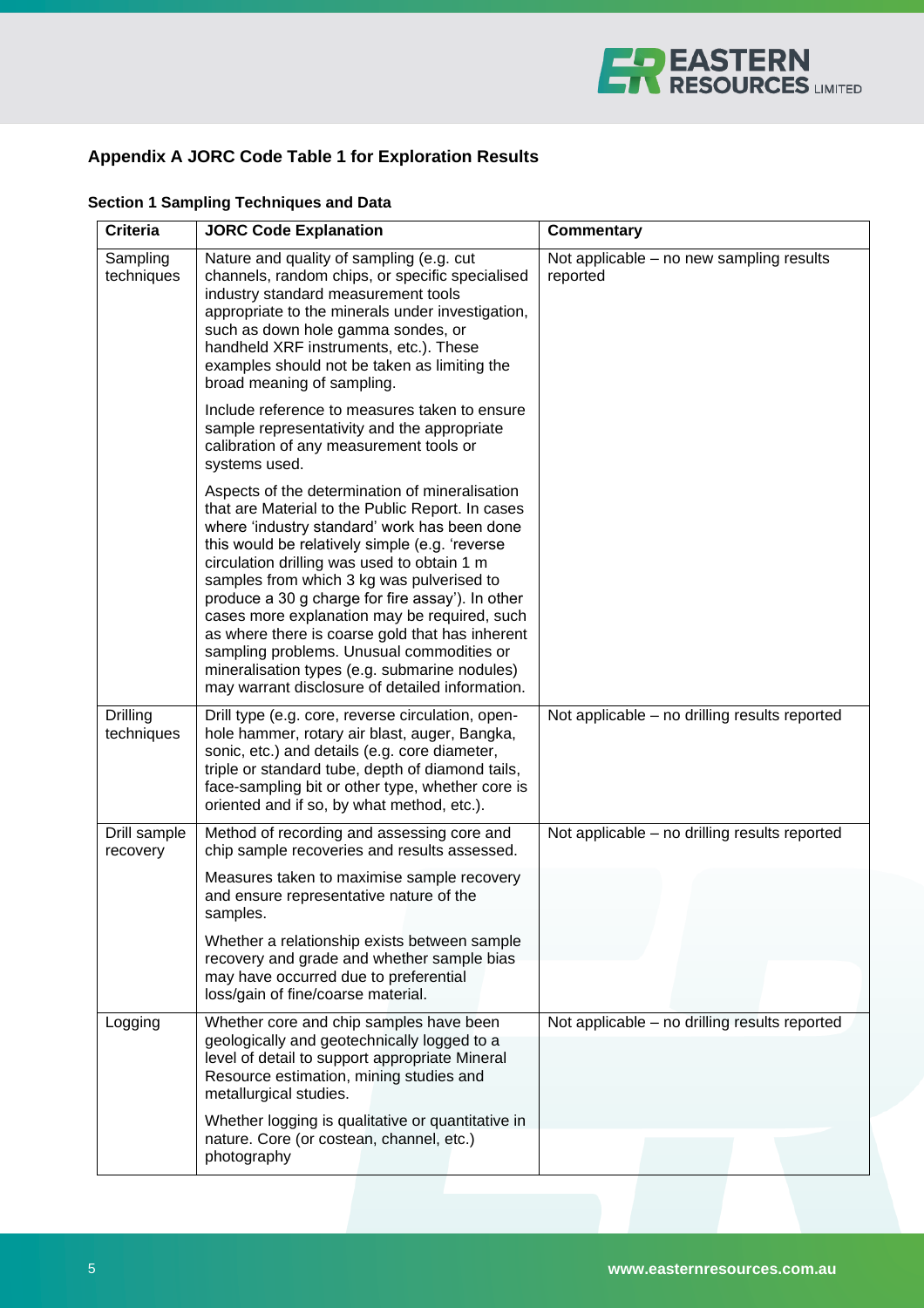

| <b>Criteria</b>                                             | <b>JORC Code Explanation</b>                                                                                                                                                                                                                     | <b>Commentary</b>                             |
|-------------------------------------------------------------|--------------------------------------------------------------------------------------------------------------------------------------------------------------------------------------------------------------------------------------------------|-----------------------------------------------|
|                                                             | The total length and percentage of the relevant<br>intersections logged.                                                                                                                                                                         |                                               |
| Sub-<br>sampling<br>techniques<br>and sample<br>preparation | If core, whether cut or sawn and whether<br>quarter, half or all core taken.                                                                                                                                                                     | Not applicable                                |
|                                                             | If non-core, whether riffled, tube sampled,<br>rotary split, etc. and whether sampled wet or<br>dry.                                                                                                                                             |                                               |
|                                                             | For all sample types, the nature, quality and<br>appropriateness of the sample preparation<br>technique.                                                                                                                                         |                                               |
|                                                             | Quality control procedures adopted for all sub-<br>sampling stages to maximise representivity of<br>samples.                                                                                                                                     |                                               |
|                                                             | Measures taken to ensure that the sampling is<br>representative of the in situ material collected,<br>including for instance results for field<br>duplicate/second-half sampling.                                                                |                                               |
|                                                             | Whether sample sizes are appropriate to the<br>grain size of the material being sampled.                                                                                                                                                         |                                               |
| Quality of<br>assay data<br>and<br>laboratory<br>tests      | The nature, quality and appropriateness of the<br>assaying and laboratory procedures used and<br>whether the technique is considered partial or<br>total.                                                                                        | Not applicable                                |
|                                                             | For geophysical tools, spectrometers,<br>handheld XRF instruments, etc., the<br>parameters used in determining the analysis<br>including instrument make and model, reading<br>times, calibrations factors applied and their<br>derivation, etc. |                                               |
|                                                             | Nature of quality control procedures adopted<br>(e.g. standards, blanks, duplicates, external<br>laboratory checks) and whether acceptable<br>levels of accuracy (i.e. lack of bias) and<br>precision have been established.                     |                                               |
| Verification<br>of sampling<br>and                          | The verification of significant intersections by<br>either independent or alternative company<br>personnel.                                                                                                                                      | Not applicable - no drilling results reported |
| assaying                                                    | The use of twinned holes.                                                                                                                                                                                                                        |                                               |
|                                                             | Documentation of primary data, data entry<br>procedures, data verification, data storage<br>(physical and electronic) protocols.                                                                                                                 |                                               |
|                                                             | Discuss any adjustment to assay data.                                                                                                                                                                                                            |                                               |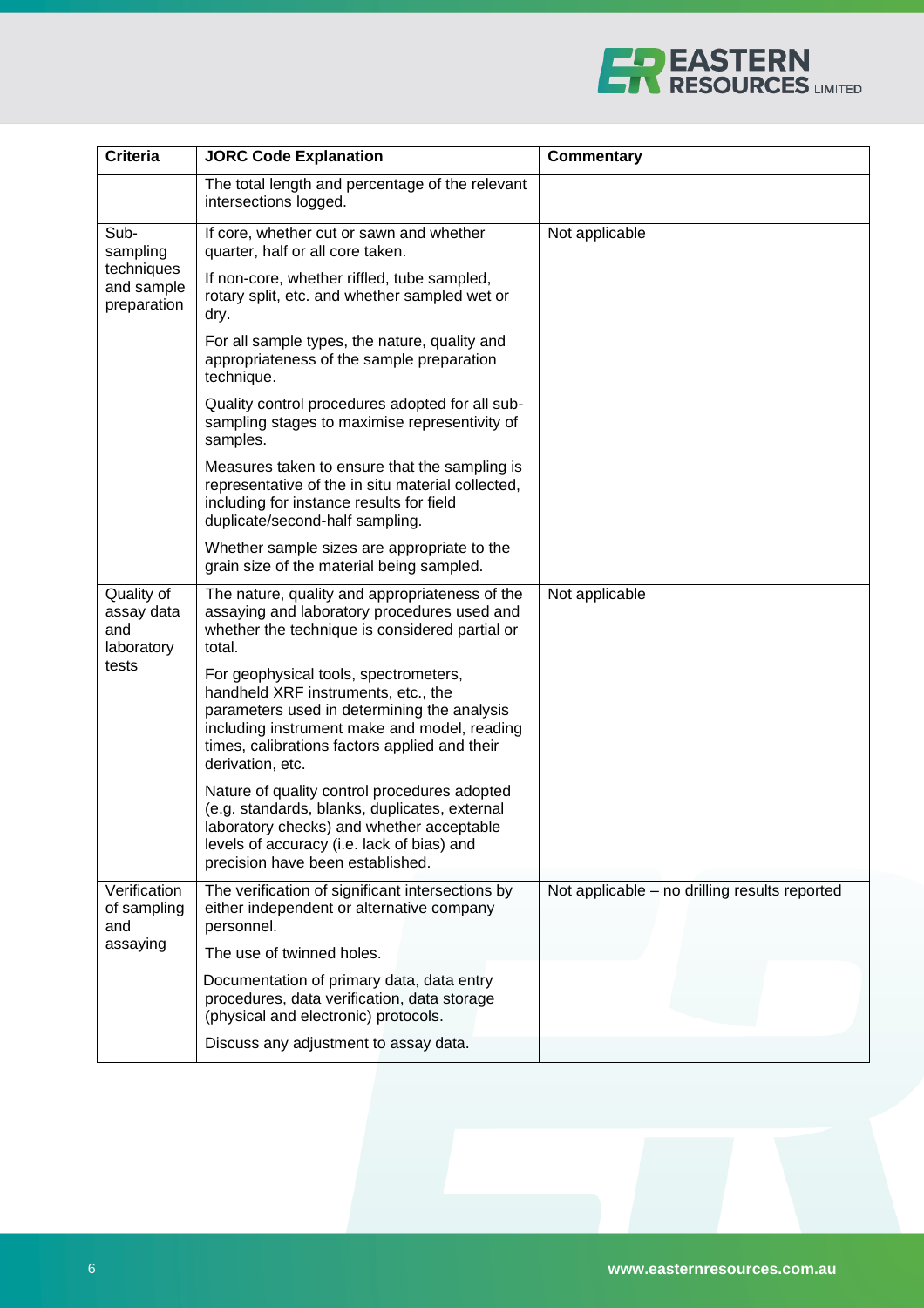

| <b>Criteria</b>                                                     | <b>JORC Code Explanation</b>                                                                                                                                                                                                             | <b>Commentary</b>                  |
|---------------------------------------------------------------------|------------------------------------------------------------------------------------------------------------------------------------------------------------------------------------------------------------------------------------------|------------------------------------|
| Location of<br>data points                                          | Accuracy and quality of surveys used to locate<br>drill holes (collar and down-hole surveys),<br>trenches, mine workings and other locations                                                                                             | Not applicable                     |
|                                                                     |                                                                                                                                                                                                                                          | Figure 1 Show location of sampling |
|                                                                     | used in Mineral Resource estimation.                                                                                                                                                                                                     | GDA94 MGA Zone 50                  |
|                                                                     | Specification of the grid system used.                                                                                                                                                                                                   |                                    |
|                                                                     | Quality and adequacy of topographic control.                                                                                                                                                                                             |                                    |
| Data<br>spacing                                                     | Data spacing for reporting of Exploration<br>Results.                                                                                                                                                                                    | Not applicable                     |
| and<br>distribution                                                 | Whether the data spacing and distribution is<br>sufficient to establish the degree of geological<br>and grade continuity appropriate for the<br>Mineral Resource and Ore Reserve estimation<br>procedure(s) and classifications applied. |                                    |
|                                                                     | Whether sample compositing has been<br>applied.                                                                                                                                                                                          |                                    |
| Orientation<br>of data in<br>relation to<br>geological<br>structure | Whether the orientation of sampling achieves<br>unbiased sampling of possible structures and<br>the extent to which this is known, considering<br>the deposit type.                                                                      | Not applicable                     |
|                                                                     | If the relationship between the drilling<br>orientation and the orientation of key<br>mineralised structures is considered to have<br>introduced a sampling bias, this should be<br>assessed and reported if material.                   |                                    |
| Sample<br>security                                                  | The measures taken to ensure sample<br>security.                                                                                                                                                                                         | Not applicable                     |
| Audits or<br>reviews                                                | The results of any audits or reviews of<br>sampling techniques and data.                                                                                                                                                                 | Not applicable                     |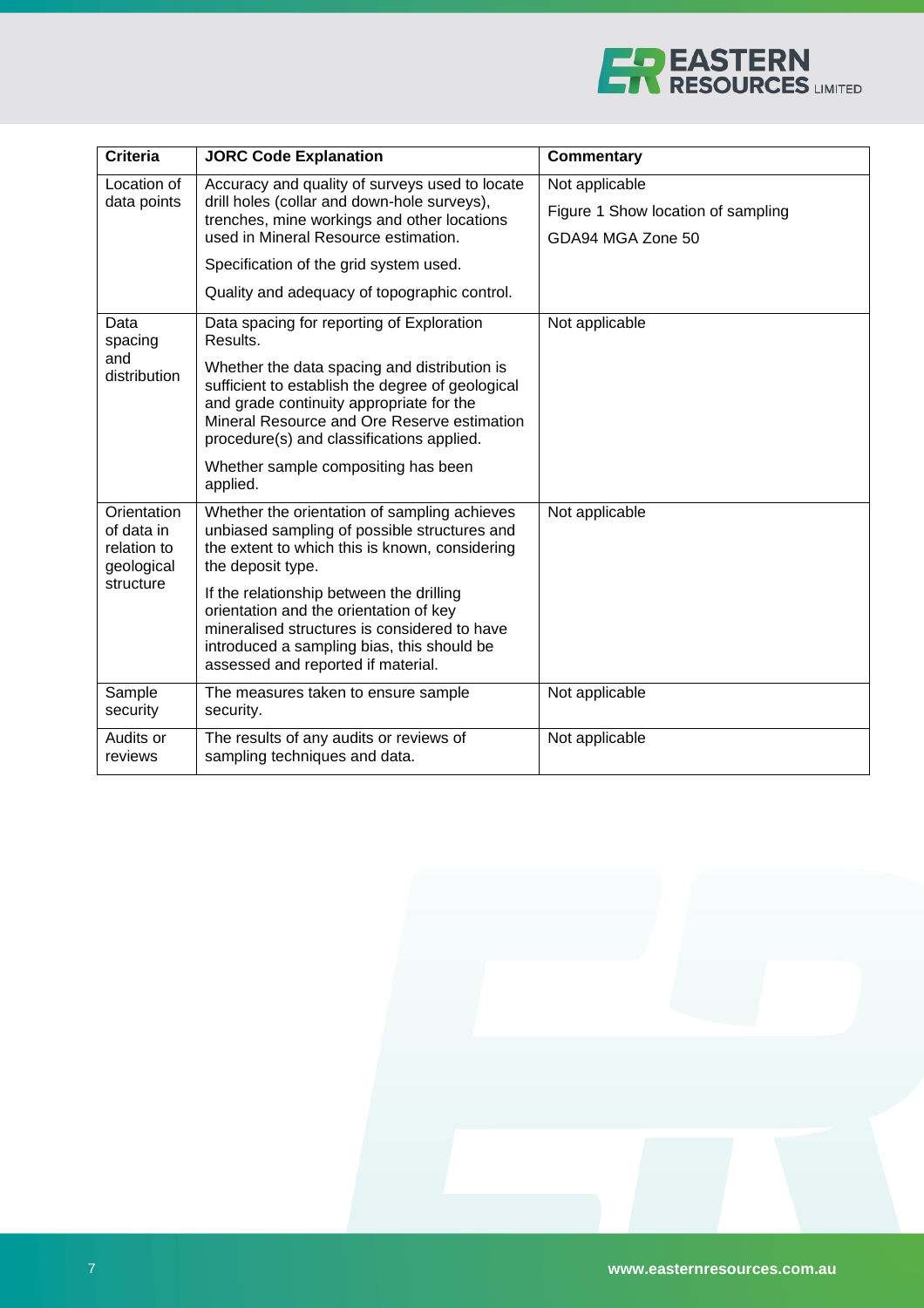

## **Section 2 Reporting of Exploration Results**

| <b>Criteria</b>                                  | <b>Explanation</b>                                                                                                                                                                                                                                                                                                                                                                                                                            | <b>Commentary</b>                                                                                                                                                                                                                                                                                                                                                                                                                                                                                                                        |
|--------------------------------------------------|-----------------------------------------------------------------------------------------------------------------------------------------------------------------------------------------------------------------------------------------------------------------------------------------------------------------------------------------------------------------------------------------------------------------------------------------------|------------------------------------------------------------------------------------------------------------------------------------------------------------------------------------------------------------------------------------------------------------------------------------------------------------------------------------------------------------------------------------------------------------------------------------------------------------------------------------------------------------------------------------------|
| Mineral<br>tenement and<br>land tenure<br>status | Type, reference name/number, location and<br>ownership including agreements or material<br>issues with third parties such as joint ventures,<br>partnerships, overriding royalties, native title<br>interests, historical sites, wilderness or<br>national park and environmental settings.<br>The security of the tenure held at the time of<br>reporting along with any known impediments<br>to obtaining a licence to operate in the area. | Exploration licence application 45/5728<br>located 78km WSW of Marble Bar in the<br>Pilbara in the name of Amery Holdings Pty<br>Ltd. The Company has entered into an<br>agreement pursuant to which it has the option<br>to purchase 100% legal and beneficial<br>ownership of the foregoing tenement, subject<br>to satisfying a cash payment and granting a<br>1.5% net revenue royalty payable to the<br>vendor. Following completion, the Company<br>will assume responsibility for the payment of<br>the State Government royalty. |
|                                                  |                                                                                                                                                                                                                                                                                                                                                                                                                                               | On approval, the Company will be required to<br>maintain the exploration licence application in<br>good standing.                                                                                                                                                                                                                                                                                                                                                                                                                        |
|                                                  |                                                                                                                                                                                                                                                                                                                                                                                                                                               | The Licence application is subject to a<br>registered native titled claim in the name of<br>Nyamal (WC1999/008). Accordingly, access<br>agreements are required to be completed<br>prior to commencement of exploration.                                                                                                                                                                                                                                                                                                                 |
|                                                  |                                                                                                                                                                                                                                                                                                                                                                                                                                               | Several infrastructure miscellaneous licences<br>held by Atlas Iron partially overlap the licence<br>area, an access agreement has been signed<br>between Atlas Iron and Amery Holdings.                                                                                                                                                                                                                                                                                                                                                 |
|                                                  |                                                                                                                                                                                                                                                                                                                                                                                                                                               | The licence application partially overlies a<br>reserve for a potential rail line (FNA11568).                                                                                                                                                                                                                                                                                                                                                                                                                                            |
| Exploration<br>done by other<br>parties          | Acknowledgment and appraisal of exploration<br>by other parties.                                                                                                                                                                                                                                                                                                                                                                              | This report refers to prior exploration results<br>from several companies and authors. The<br>key WAMEX reports include:<br>A043234 Skotsch, L, 1994<br>A093102 Rothery, J, 2012                                                                                                                                                                                                                                                                                                                                                         |
|                                                  |                                                                                                                                                                                                                                                                                                                                                                                                                                               | A118013 Schiemer, P, 2018<br>Published references include:                                                                                                                                                                                                                                                                                                                                                                                                                                                                               |
|                                                  |                                                                                                                                                                                                                                                                                                                                                                                                                                               | The Guidebook to the Pegmatites of Western<br>Australia, Jacobson et al 2007, P52-57; and                                                                                                                                                                                                                                                                                                                                                                                                                                                |
|                                                  |                                                                                                                                                                                                                                                                                                                                                                                                                                               | The Minerals of Western Australia, Simpson<br>E. S, Vol2 P259, 263-264                                                                                                                                                                                                                                                                                                                                                                                                                                                                   |
| Geology                                          | Deposit type, geological setting and style of<br>mineralisation.                                                                                                                                                                                                                                                                                                                                                                              | The geology of the project is largely rafts of<br>amphibolitic and chloritic schists after basalts<br>and dolerites, with some schistose<br>metaperidotites, meta-dunnites and komatiitic<br>metabasalts, between variably gneissic<br>granitoid units of monzogranite, granite,<br>granodiorite and tonalite. Siliceous<br>metasediment units and greisen are also<br>mapped on the property.                                                                                                                                           |
|                                                  |                                                                                                                                                                                                                                                                                                                                                                                                                                               | Pegmatite dykes related to the various<br>granitic plutons have been intruded into the<br>greenstone sequences and occur in swarms.                                                                                                                                                                                                                                                                                                                                                                                                      |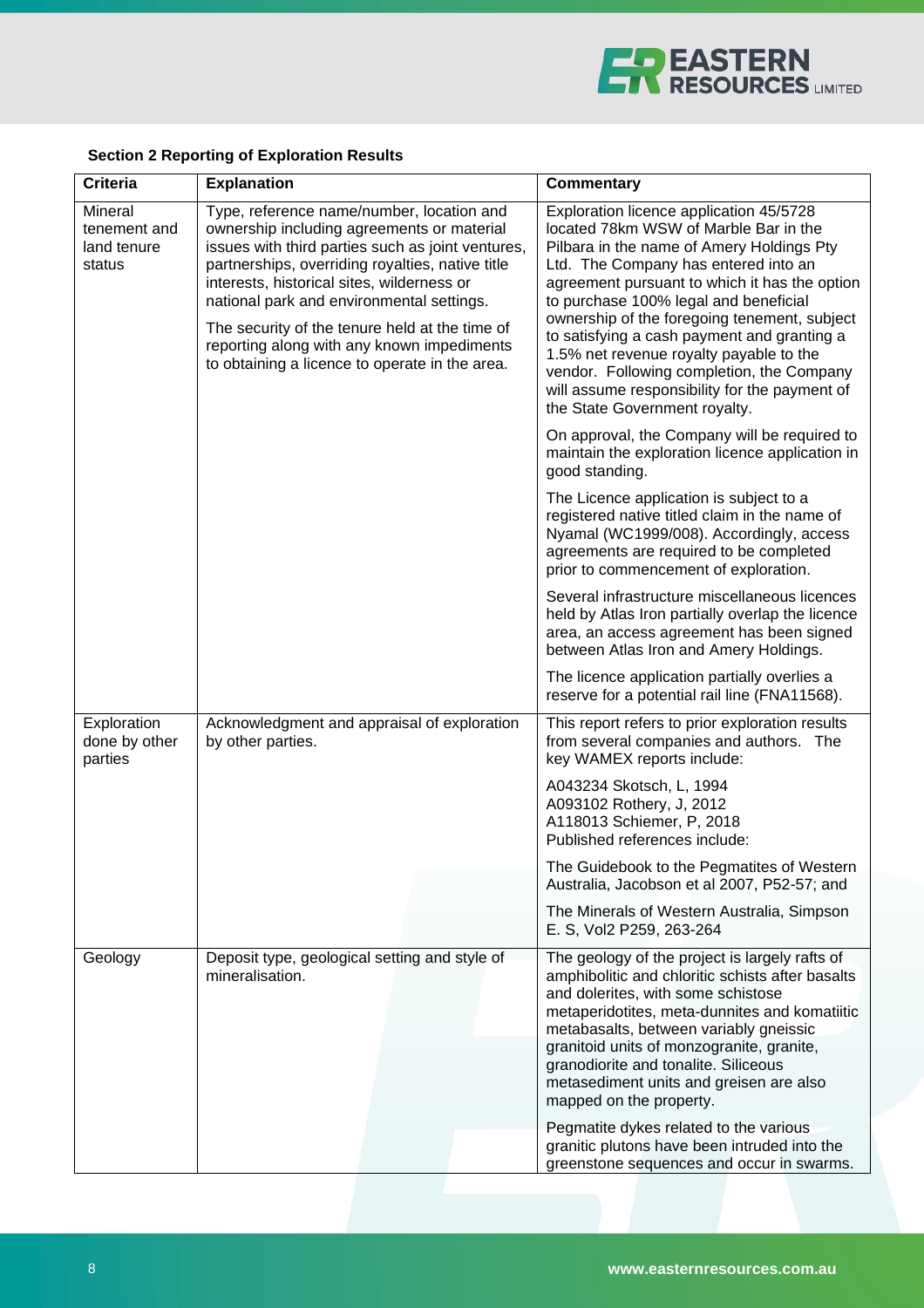

| <b>Criteria</b>                                      | <b>Explanation</b>                                                                                                                                                                                                                                                                                                                                                                                                                                                                                                             | <b>Commentary</b>                                                                                                                                                          |
|------------------------------------------------------|--------------------------------------------------------------------------------------------------------------------------------------------------------------------------------------------------------------------------------------------------------------------------------------------------------------------------------------------------------------------------------------------------------------------------------------------------------------------------------------------------------------------------------|----------------------------------------------------------------------------------------------------------------------------------------------------------------------------|
|                                                      |                                                                                                                                                                                                                                                                                                                                                                                                                                                                                                                                | These are variably fractionated and several<br>have been located that fall at the end of the<br>fractionation sequence in the Lithium-<br>Tantalum-Caesium (LCT) category. |
| Drill hole<br>Information                            | A summary of all information material to the<br>understanding of the exploration results<br>including a tabulation of the following<br>information for all Material drill holes:                                                                                                                                                                                                                                                                                                                                               | Not applicable - no drilling results reported                                                                                                                              |
|                                                      | easting and northing of the drill hole collar<br>elevation or RL (Reduced Level - elevation<br>above sea level in metres) of the drill hole<br>collar<br>dip and azimuth of the hole<br>$\bullet$<br>down hole length and interception depth<br>hole length.<br>If the exclusion of this information is justified<br>on the basis that the information is not Material<br>and this exclusion does not detract from the<br>understanding of the report, the Competent<br>Person should clearly explain why this is the<br>case. |                                                                                                                                                                            |
| Data<br>aggregation<br>methods                       | In reporting Exploration Results, weighting<br>averaging techniques, maximum and/or<br>minimum grade truncations (e.g. cutting of<br>high grades) and cut-off grades are usually<br>Material and should be stated.                                                                                                                                                                                                                                                                                                             | Not applicable                                                                                                                                                             |
|                                                      | Where aggregate intercepts incorporate short<br>lengths of high grade results and longer<br>lengths of low grade results, the procedure<br>used for such aggregation should be stated<br>and some typical examples of such<br>aggregations should be shown in detail.                                                                                                                                                                                                                                                          |                                                                                                                                                                            |
|                                                      | The assumptions used for any reporting of<br>metal equivalent values should be clearly<br>stated.                                                                                                                                                                                                                                                                                                                                                                                                                              |                                                                                                                                                                            |
| Relationship<br>between                              | These relationships are particularly important<br>in the reporting of Exploration Results.                                                                                                                                                                                                                                                                                                                                                                                                                                     | Not applicable - no drilling results reported                                                                                                                              |
| mineralisation<br>widths and<br>intercept<br>lengths | If the geometry of the mineralisation with<br>respect to the drill hole angle is known, its<br>nature should be reported                                                                                                                                                                                                                                                                                                                                                                                                       |                                                                                                                                                                            |
|                                                      | If it is not known and only the down hole<br>lengths are reported, there should be a clear<br>statement to this effect (e.g. 'down hole length,<br>true width not known').                                                                                                                                                                                                                                                                                                                                                     |                                                                                                                                                                            |
| Diagrams                                             | Appropriate maps and sections (with scales)<br>and tabulations of intercepts should be<br>included for any significant discovery being<br>reported These should include, but not be                                                                                                                                                                                                                                                                                                                                            | Figures 1 shows sample locations.                                                                                                                                          |